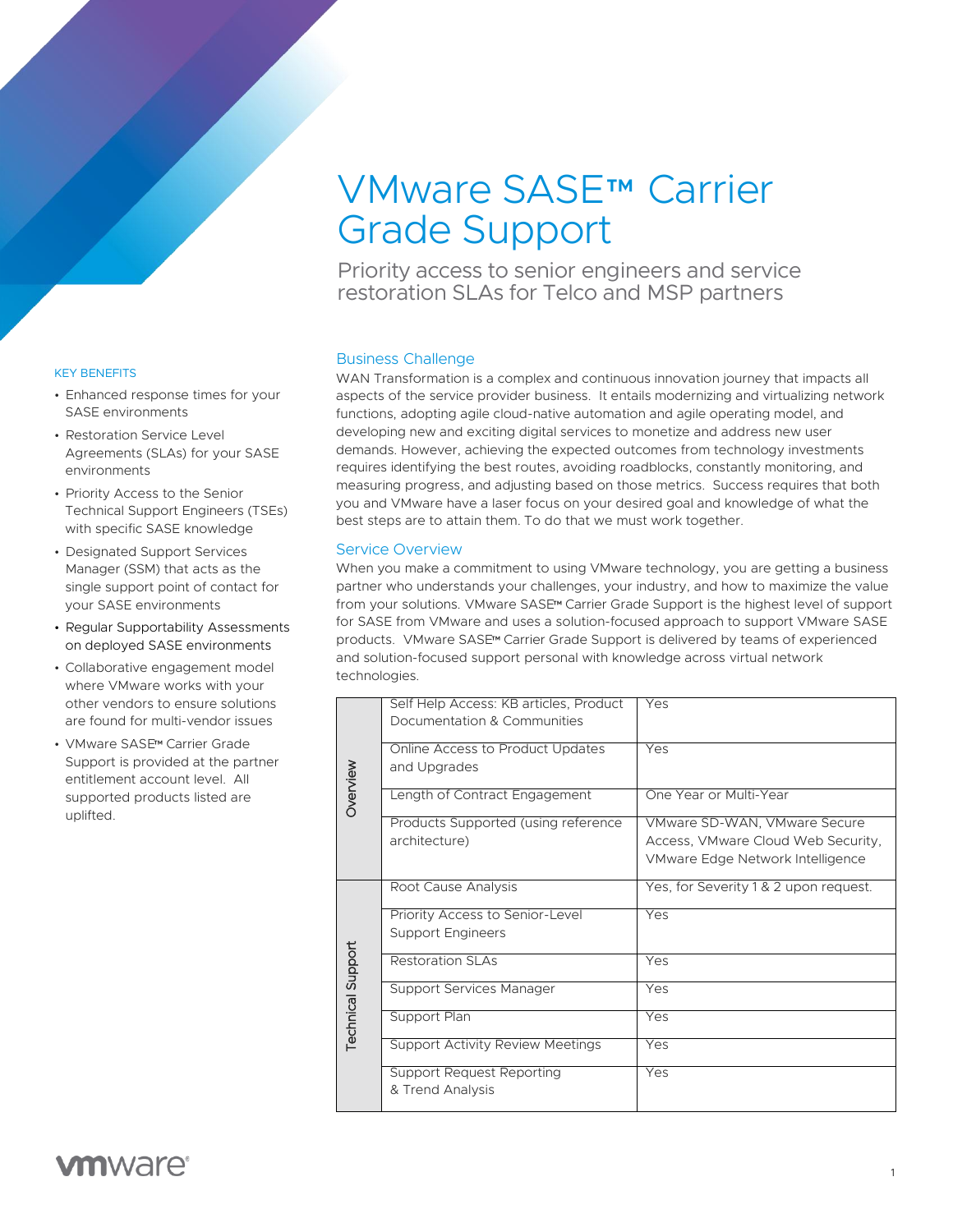#### PROGRAM ELIGIBILITY REQUIREMENT

- Must be a VMware Partner
- Must have an L1/L2 support team that have completed VMware troubleshooting and deploy & manage training
- Compliance with the appropriate SASE Reference Architecture – a Supportability Assessment will be performed by the VMware SASE™ Carrier Grade Support team. Compliance with the appropriate Reference Architecture is a requirement for penalty-backed Service Restoration SLAs.
- Compliance with the appropriate Minimum Data Set is a requirement for penalty-backed Service Restoration SLAs.
- You must have industry-standard deployment process (ITIL or equivalent) in place that includes a structured project management approach. This process covers items such as high-level design, low-level design, testing in a pre-production environment, test plans, and stability periods for new SASE environments.
- You must have an industry-standard change management process in place for existing SASE environments.

| Feature                   | VMware SASE <sup>™</sup> Carrier Grade Support                                                                                                                                             |
|---------------------------|--------------------------------------------------------------------------------------------------------------------------------------------------------------------------------------------|
| Guaranteed Response Times | Critical (Severity 1) – 15 minutes; 24x7<br>Major (Severity 2) - 1 hour: 24x7<br>Minor (Severity 3) - 4 business hours; 10x5 (M-F)<br>Cosmetic (Severity 4) – 8 business hours; 10x5 (M-F) |
| Restoration Times         | Critical (Severity 1) – 4 hours<br>Major (Severity 2) – 24 hours<br>Minor (Severity 3) $-1$ week<br>Cosmetic (Severity 4) – Not applicable                                                 |
| <b>Business Hours</b>     | Monday – Friday – All issues<br>Saturday - Sunday - Severity 1 and 2 issues                                                                                                                |

# Partner Responsibilities

With VMware SASE™ Carrier Grade Support, the end user obtains technical support directly from the partner for their VMware SASE™ products. The partner provides Level 1 and Level 2 technical support with their qualified technical support engineers. End users are not entitled to support directly from VMware. The partner is entitled to receive support from VMware.

If Level 3 support is needed, the partner's qualified technical support engineers can contact VMware for issue resolution providing the Minimum Data Set (MDS). More information regarding the MDS may be found here: *<https://kb.vmware.com/kb/53907>* . VMware will assist the partner with complex issue resolution addressing software issues, hardware issues, or service disruption. The partner manages and maintains the support relationship with the end user throughout the support request.

|                  | Provide suitably trained and qualified support engineers who can resolve Level<br>1 and Level 2 support requests |  |  |  |
|------------------|------------------------------------------------------------------------------------------------------------------|--|--|--|
| Responsibilities | Provide Level 1 and Level 2 support to end users.                                                                |  |  |  |
|                  | Troubleshoot and isolate the issue as an underlying infrastructure or VMware<br>product issue.                   |  |  |  |
| Partner          | Provide a minimum data set to VM ware to assist with problem scoping and<br>expedite issue resolution.           |  |  |  |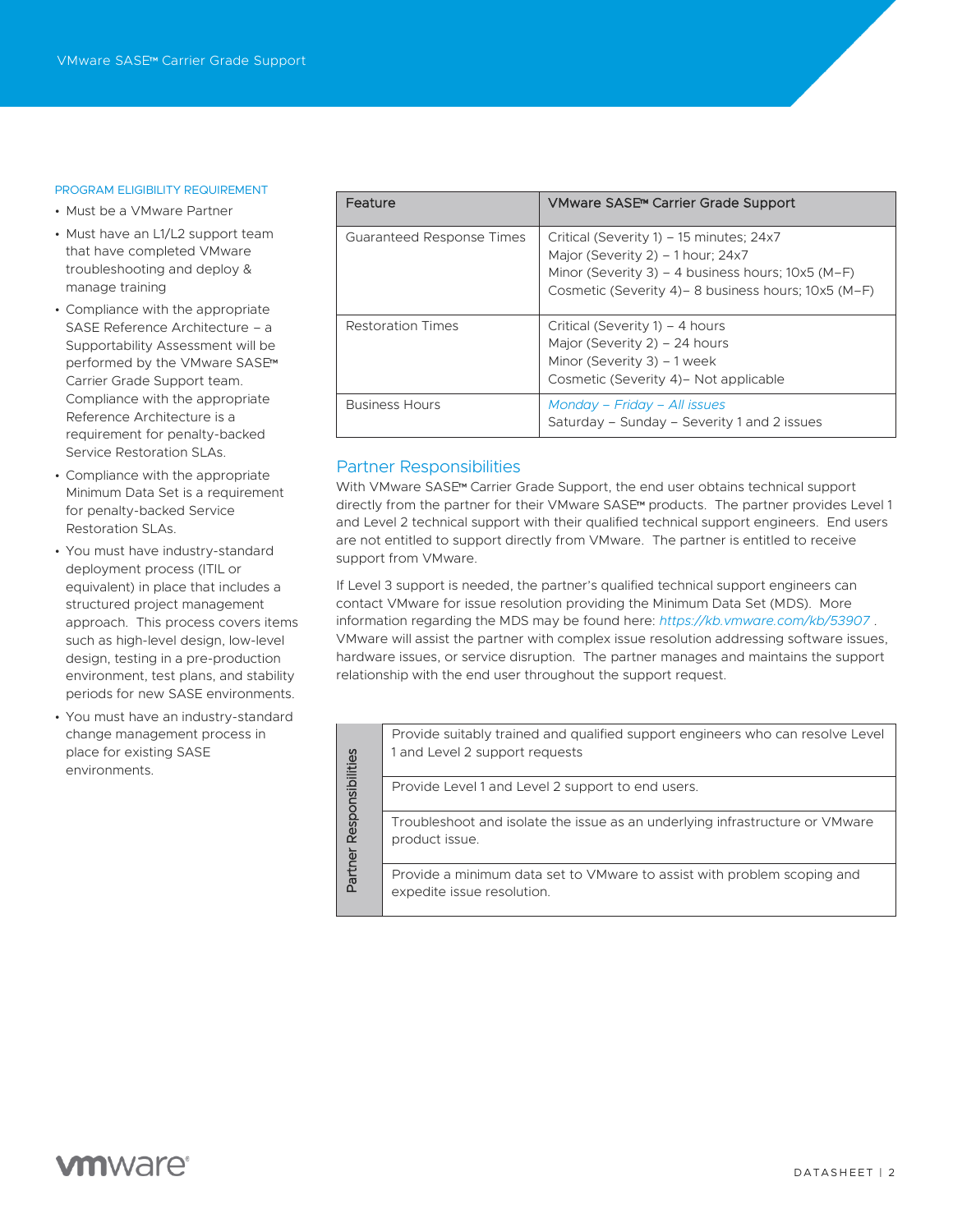#### LEARN MORE

.

Visit *[sase.vmware.com/support](https://sase.vmware.com/support)*

#### FOR MORE INFORMATION

Contact a Professional Services expert at *[vmware.com/company/contact.html](https://www.vmware.com/company/contact.html)*

#### TERMS AND CONDITIONS

The datasheet is for informational purposes only. VMware makes no warranties, express or implied in this datasheet.

VMware SASE™ Carrier Grade Support for on-premises license products are subject to *[VMware SnS Terms and](https://www.vmware.com/content/dam/digitalmarketing/vmware/en/pdf/support/vmware-support-terms-conditions.pdf)  [Conditions](https://www.vmware.com/content/dam/digitalmarketing/vmware/en/pdf/support/vmware-support-terms-conditions.pdf)* and its amendment *[SASE](https://www.vmware.com/content/dam/digitalmarketing/vmware/en/pdf/microsites/sase/sase-vmware-amendment-sns.pdf)  [SnS amendment.](https://www.vmware.com/content/dam/digitalmarketing/vmware/en/pdf/microsites/sase/sase-vmware-amendment-sns.pdf)*

VMware SASE™ Carrier Grade Support for SaaS and subscription services are subject to *[Support for VMware Cloud](https://www.vmware.com/content/dam/digitalmarketing/vmware/en/pdf/support/vmw-cloud-service-support-terms.pdf)  [Service Offering Terms and Conditions](https://www.vmware.com/content/dam/digitalmarketing/vmware/en/pdf/support/vmw-cloud-service-support-terms.pdf)* and its amendment *[SASE Cloud](https://www.vmware.com/content/dam/digitalmarketing/vmware/en/pdf/microsites/sase/sase-vmware-amendment-cloud.pdf)  [amendment.](https://www.vmware.com/content/dam/digitalmarketing/vmware/en/pdf/microsites/sase/sase-vmware-amendment-cloud.pdf)*

#### LICENSE TO DELIVERABLES

If Deliverables are included in the Services, VMware grants Customer a non-exclusive, non-transferrable, irrevocable (except in case of breach of the SnS Terms) perpetual license, without the right to sublicense, to use and copy, for Customer's internal business operations only (the "Deliverables License"). "Deliverables" means any reports, analyses, scripts templates, code, or other work results to be delivered by VMware to Customer under the SnS Terms.

| <b>SUPPORT LEVELS</b> | VMWARE SASE™ CARRIER GRADE SUPPORT |
|-----------------------|------------------------------------|
| Level $1 & 2$         | Partner                            |
| Level $3+$            | <b>VMware</b>                      |

The definitions of support are listed in the table below.

| <b>SUPPORT LEVEL</b> | <b>DEFINITION</b>                                                                                                                                                                                                                      |
|----------------------|----------------------------------------------------------------------------------------------------------------------------------------------------------------------------------------------------------------------------------------|
| Level 1              | • Respond to support requests from the end customer.<br>• Assist with basic questions including product overview, pointers to<br>documentation, basic system configuration and provisioning<br>assistance and password reset.          |
| Level 2              | • Provide troubleshooting and problem isolation, live debugging,<br>capture/interpret traces, analyze different logs and identify root<br>cause.<br>• Isolate if the issue exists with underlying infrastructure or VMware<br>products |
| Level $3+$           | • Support complex issues requiring technical assistance, debugging,<br>and troubleshooting for VMware SASE product and/or VMware<br>SASE hosted services.<br>• Handle escalations including workarounds and hot fixes.                 |

# **vm**ware<sup>®</sup>